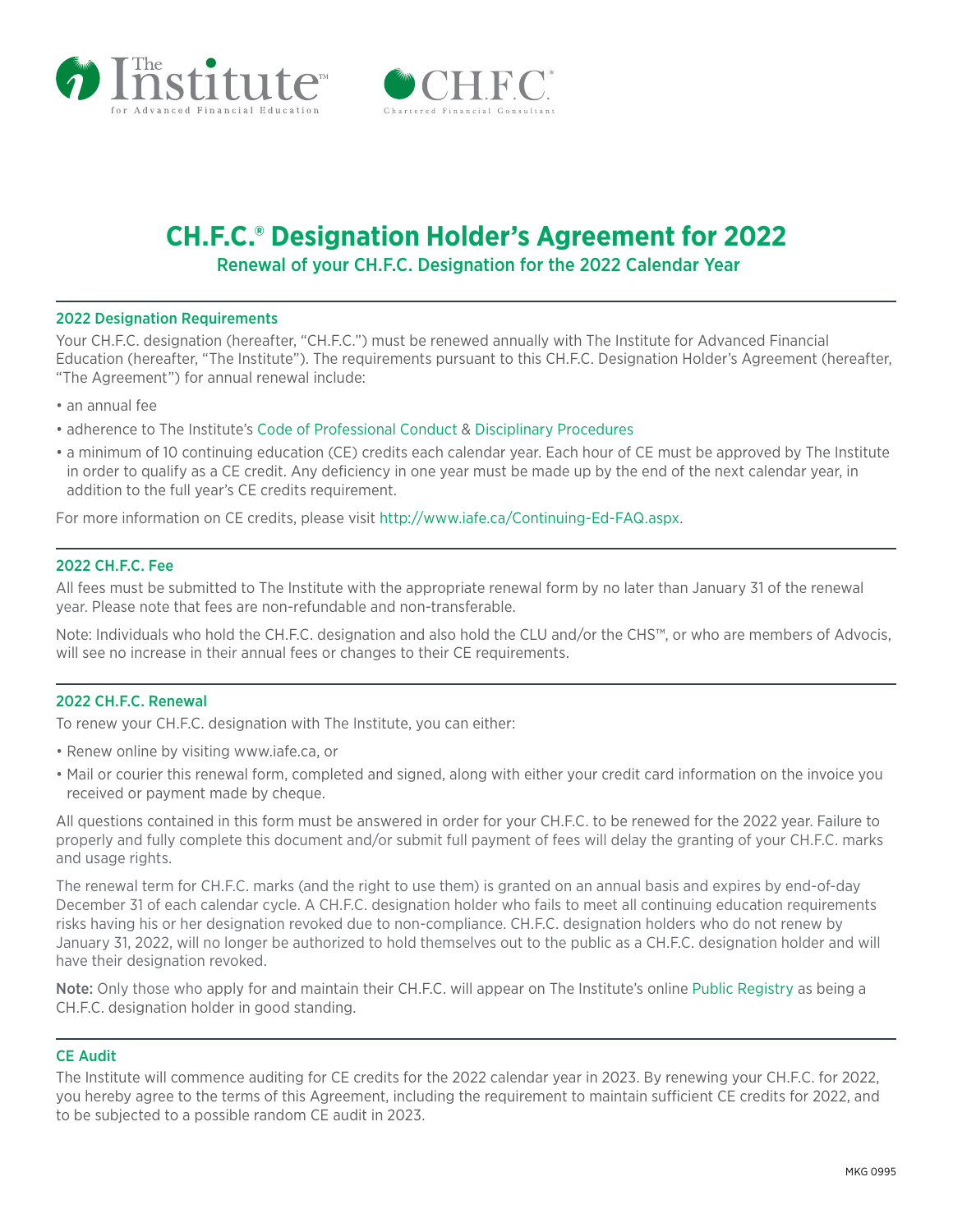# Reporting for the 2021 Calendar Year

### Bankruptcy, Disciplinary and Criminal Declarations

In the 2021 calendar year, have you:

| been declared bankrupt or made a voluntary assignment into bankruptcy?                                                                                                                                                   | $\Box$ Yes | $\Box$ No |
|--------------------------------------------------------------------------------------------------------------------------------------------------------------------------------------------------------------------------|------------|-----------|
| been convicted or found liable in a criminal or civil proceeding involving fraud,<br>misrepresentation or the misappropriation of funds?                                                                                 | $\Box$ Yes | $\Box$ No |
| had any unresolved criminal charges or civil actions filed against you involving fraud,<br>misrepresentation or the misappropriation of funds which may have been initiated during<br>the 2021 calendar year or earlier? | $\Box$ Yes | $\Box$ No |
| made an offer to settle or have settled a civil dispute during the 2021 calendar year<br>involving fraud, misrepresentation or the misappropriation of funds?                                                            | $\Box$ Yes | $\Box$ No |
| have been the subject of an investigation or disciplinary hearing conducted by an<br>organization or self-regulatory body?                                                                                               | $\Box$ Yes | ΠNo       |

If you have answered Yes to any of the above questions, you must provide a supplementary written explanation with full details of the matter(s) at hand. The Institute will review your submission and determine what impact, if any, this will have on your application for the CH.F.C. designation for 2022.

### Continuing Education

| Have you completed the required 10 credits of CE for the 2021 Calendar year? | → Yes | $\neg$ Nc |
|------------------------------------------------------------------------------|-------|-----------|
|                                                                              |       |           |

If you have answered No, please provide a supplementary written explanation of why you were unable to meet the CE requirement for 2021. Please note that by answering no, there may be an impact on the renewal of your designation(s) for 2022.

## 2022 CH.F.C. Designation — Agreement and Terms

I hereby apply for the renewal of my CH.F.C. designation for the 2022 year with The Institute commencing the signed date of this application. I agree to fulfill the ongoing requirements of maintaining my status as a CH.F.C. designation holder in good standing with The Institute for 2022. I hereby confirm that I have maintained the necessary requirements to maintain my standing as a CH.F.C. designation holder with The Institute for the 2021 calendar year.

I understand that my submission of this renewal constitutes a 12-month agreement covering the period of January 1, 2022 to December 31, 2022, and that, as a result, I am hereby committed to the payment of all fees associated with the CH.F.C. designation and its marks as well as the usage rights for the entire 12-month period. I understand that my failure to remit any portion of my 2022 CH.F.C. fees at any time will impact my right to use the CH.F.C. marks and to hold myself out as a CH.F.C. designation holder. I understand that the enforcement of the CH.F.C. marks protects the reputation of the CH.F.C. designation and of CH.F.C. designation holders. I agree to provide 60 days advance written notice with The Institute if I wish to cancel my CH.F.C. Designation Holder's Agreement with The Institute for the 2022 calendar year.

I have read and agree to abide by The Institute's [Code of Professional Conduct](https://iafe.ca/compliance/code-of-conduct/) & [Disciplinary Procedures](https://iafe.ca/compliance/disciplinary-process/) and understand that by entering into this CH.F.C. Designation Holder's Agreement for 2022, I am also subject to existing disciplinary procedures should a complaint involving allegations ever be filed against me with The Institute. I agree that The Institute has the right to enforce the Code of Professional Conduct against its designation holders.

I also hereby understand that I am required to maintain the requisite hours of CE for the 2021 calendar year and may be selected by The Institute at random for a CE audit in 2023.

| Printed Name                                                                                                                                                                                                                                              |                                                                                                                                                                                                                                      |             |  |
|-----------------------------------------------------------------------------------------------------------------------------------------------------------------------------------------------------------------------------------------------------------|--------------------------------------------------------------------------------------------------------------------------------------------------------------------------------------------------------------------------------------|-------------|--|
|                                                                                                                                                                                                                                                           | Date <u>and a series of the series of the series of the series of the series of the series of the series of the series of the series of the series of the series of the series of the series of the series of the series of the </u> |             |  |
| <b>Payment Information</b><br>TOTAL AMOUNT (including applicable taxes): $\frac{6}{3}$                                                                                                                                                                    | □ VISA □ MasterCard □ AMEX                                                                                                                                                                                                           |             |  |
| <b>ONE-TIME PAYMENT:</b><br>$\Box$ I authorize Advocis, on behalf of The Institute, to charge my credit card for the total fee<br>$\Box$ I enclosed the following Certified/Company Cheque or Money Order<br>(Payable to The Institute) for the total fee | Card No.                                                                                                                                                                                                                             | Expiry Date |  |
|                                                                                                                                                                                                                                                           |                                                                                                                                                                                                                                      |             |  |
| <b>MONTHLY PAP</b><br>$\Box$ I authorize Advocis, on behalf of The Institute, to charge my credit card for<br>the monthly amount                                                                                                                          |                                                                                                                                                                                                                                      |             |  |
| Payment day options: $\Box$ 1st of the month $\Box$ 15 <sup>th</sup> of the month                                                                                                                                                                         |                                                                                                                                                                                                                                      |             |  |

MONTHLY PAYMENT OPTION DISCLAIMER: By signing above, I acknowledge that I have read and agree with the terms of The Financial Advisors Association of Canada's (TFAAC) pre-authorized payment agreement and I authorize TFAAC, on behalf of Advocis and/or The Institute for Advanced Financial Education (The Institute) and/or GAMA International Canada, to debit my credit card monthly for the amount of 1/12th of the full annual renewal fees plus the monthly administration fee (currently \$3) plus applicable GST/HST. I understand that this amount may change and that TFAAC will attempt to provide reasonable notice, and I waive my right to such notice. All fees are non-refundable. A monthly payment that is returned as NSF will result in a \$25 NSF charge. In the case of joint account holders, I agree that notice to one account holder constitutes notice to the other account holder. Please visit www.iafe.ca for further details about Institute designation fees, or call 1.877.773.6765. Fees do not include \$3/ month PAP fee or applicable taxes. Fees qualify under Section 18(1)(a) of the Income Tax Act, as a business expense in the year of payment.